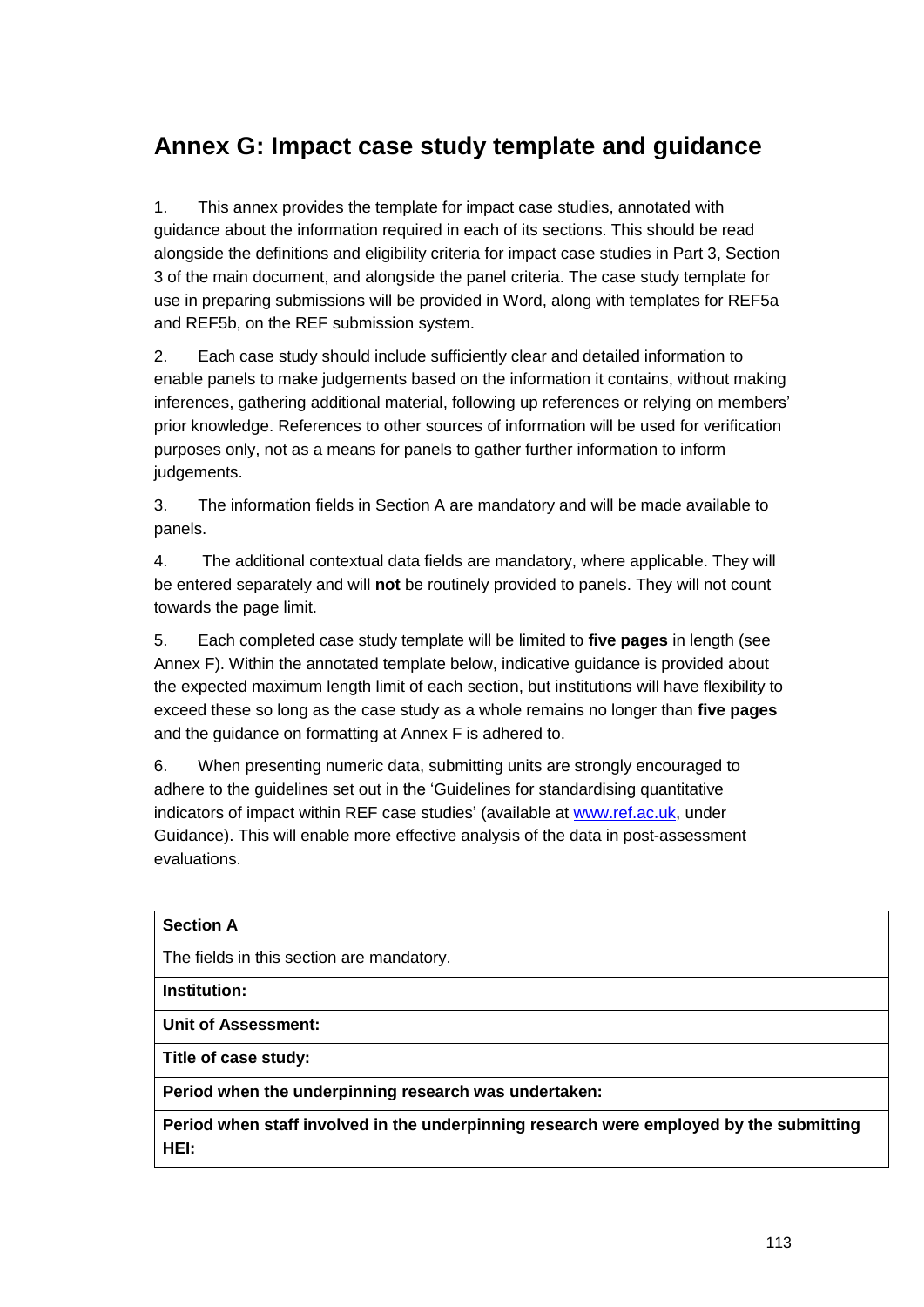## **Period when the impact occurred:**

## **Is this case study continued from a case study submitted in 2014?** Y/N

The definition of continued case studies is provided in the guidance on submissions, paragraph 310.

#### **Section B**

**1. Summary of the impact** (indicative maximum 100 words)

This section should briefly state what specific impact is being described in the case study.

**2. Underpinning research** (indicative maximum 500 words)

This section should outline the key research insights or findings that underpinned the impact, and provide details of what research was undertaken, when, and by whom. This research may be a body of work produced over a number of years or may be the output(s) of a particular project. References to specific research outputs that embody the research described in this section, and evidence of its quality, should be provided in the next section.

Details of the following should be provided in this section:

- The nature of the research insights or findings which relate to the impact claimed in the case study.
- An outline of what the underpinning research produced by the submitted unit was (this may relate to one or more research outputs, projects or programmes).
- Dates of when it was carried out.
- Names of the key researchers and what positions they held at the institution at the time of the research (where researchers joined or left the HEI during this time, these dates must also be stated).
- Any relevant key contextual information about this area of research.

### **3. References to the research** (indicative maximum of six references)

This section should provide references to key outputs from the research described in the previous section, and evidence about the quality of the research. Underpinning research outputs may include the full range of types listed in the output glossary (Annex K) and are not limited to printed academic work. All forms of output cited as underpinning research will be considered equitably, with no distinction being made between the types of output referenced.

Include the following details for each cited output:

- author(s)
- title
- vear of publication
- type of output and other relevant details required to identify the output (for example, DOI, journal title and issue)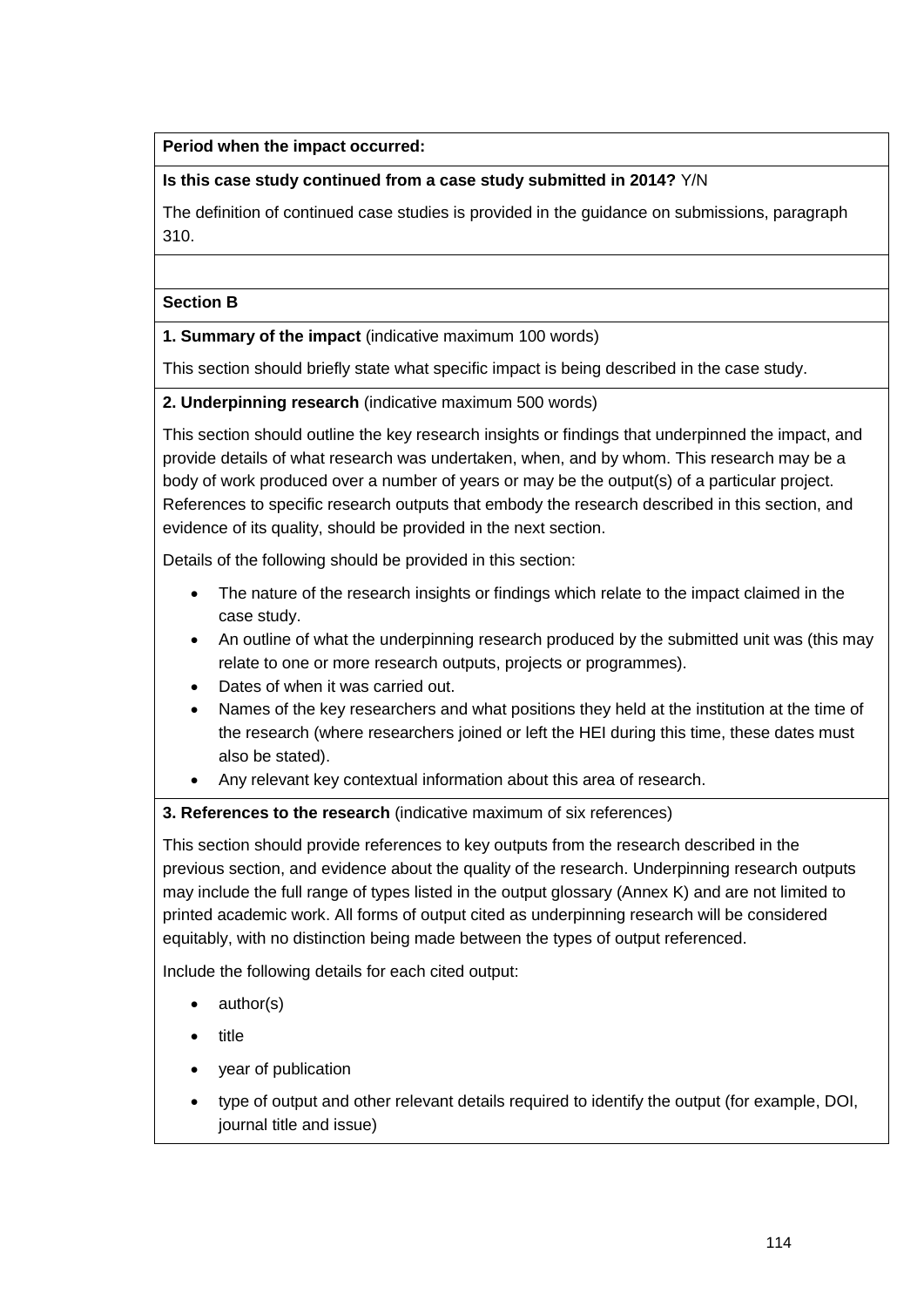details to enable the panel to gain access to the output, if required (for example, a DOI or URL), or stating that the output is listed in REF2 or can be supplied by the HEI on request.

All outputs cited in this section must be capable of being made available to panels. If they are not available in the public domain or listed in REF2, the HEI must be able to provide them if requested by the REF team.

Evidence of the quality of the research must also be provided in this section. Guidance on this is provided in the 'Panel criteria'. Where panels request details of key research grants or end of grant reports, the following should be provided:

- who the grant was awarded to
- the grant title
- sponsor
- period of the grant (with dates)
- value of the grant.

**4. Details of the impact** (indicative maximum 750 words)

This section should provide a narrative, with supporting evidence, to explain:

- how the research underpinned (made a distinct and material contribution to) the impact;
- the nature and extent of the impact.

The following should be provided:

- A clear explanation of the process or means through which the research led to, underpinned or made a contribution to the impact (for example, how it was disseminated, how it came to influence users or beneficiaries, or how it came to be exploited, taken up or applied).
- Where the submitted unit's research was part of a wider body of research that contributed to the impact (for example, where there has been research collaboration with other institutions), the case study should specify the particular contribution of the submitted unit's research and acknowledge other key research contributions.
- Details of the beneficiaries who or what community, constituency or organisation has benefitted, been affected or impacted on.
- Details of the nature of the impact how they have benefitted, been affected or impacted on.
- Evidence or indicators of the extent of the impact described, as appropriate to the case being made.
- Dates of when these impacts occurred.

### **5. Sources to corroborate the impact** (indicative maximum of ten references)